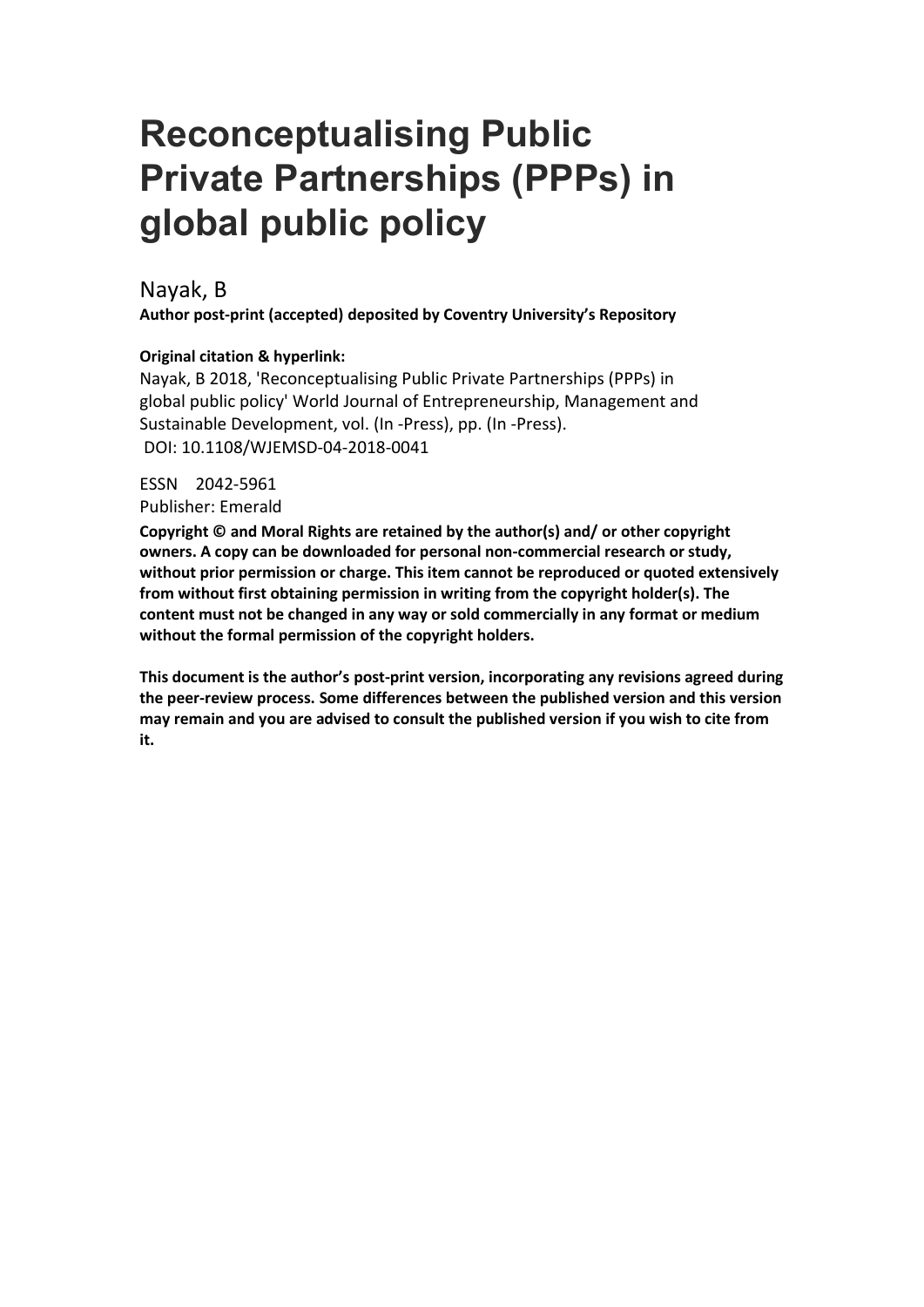#### **Abstract**

The paper provides historical outlook on different trends in PPPs in global public policy. The purpose of this paper is to reject the essentialist and neoliberal approach to PPPs by critically evaluating both normative and empirical arguments within existing literature. The paper finds that most of the existing literature looks at managerial, operational, functional and essentialist aspects of PPPs. Therefore, the paper argues that critical success of PPPs depends on its social value for the common good with an emancipatory outlook. The paper argues to move beyond functional aspects of PPPs and locate emancipatory possibilities within the praxis of global public policy. The paper draws its methodological lineages to nonlinear historical narrative around the concept and construction of the idea and language of 'PPPs'. The paper follows discourse analysis (Fairclough, 2003) to locate the way in which PPPs were incorporated within the language of global public policy.

**Keywords:** Public Private Partnership, Theory, Practice, History and Global Public Policy

#### **Introduction**

The burgeoning literature on the concepts and history of Public Private Partnerships (PPPs) locates its relevance for budgeting and development planning in developed as well as developing countries. Such literature often draws out the advantages and disadvantages of these concepts with a strong focus on financial implications to shareholders. However, there appears to be less emphasis on the effects of these concepts and gaps between theory and practice of PPPs. This paper rejects essentialist and functional aspects of PPPs. It explores different dynamics of PPPs in theory and practice within global public policy.

The growth of Public Private Partnerships (PPPs) and their role in different development projects is not a new concept; however, there is renewed interest in the study of PPPs as a tool of economic development planning. Public debt is putting pressure on the state and governments around the world to engage with private capital or corporations for different social and economic development activities (Grimsey and Lewis, 2002; Pongsiri, 2002; Yong, 2010). It is considered as a panacea for the crisis ridden world economy, and its sustainable recovery depends on investment through PPPs. PPPs are legally binding contracts of working arrangements based on mutual commitment between public sector organisations with any organisation outside of the public sector (Bovaird, 2004: 200). In this way, PPPs are central to the political economy of global public policy and social welfare (Boardman and Vining, 2012).

The existing literature locates PPPs as cooperative and contractual partnerships between state, government and private organisations to share resources, risks and costs to perform certain responsibilities and tasks to achieve a common goal (Panda, 2016; Chinyere, 2013). Therefore, the success of PPPs is central to the success of public policy. The term "public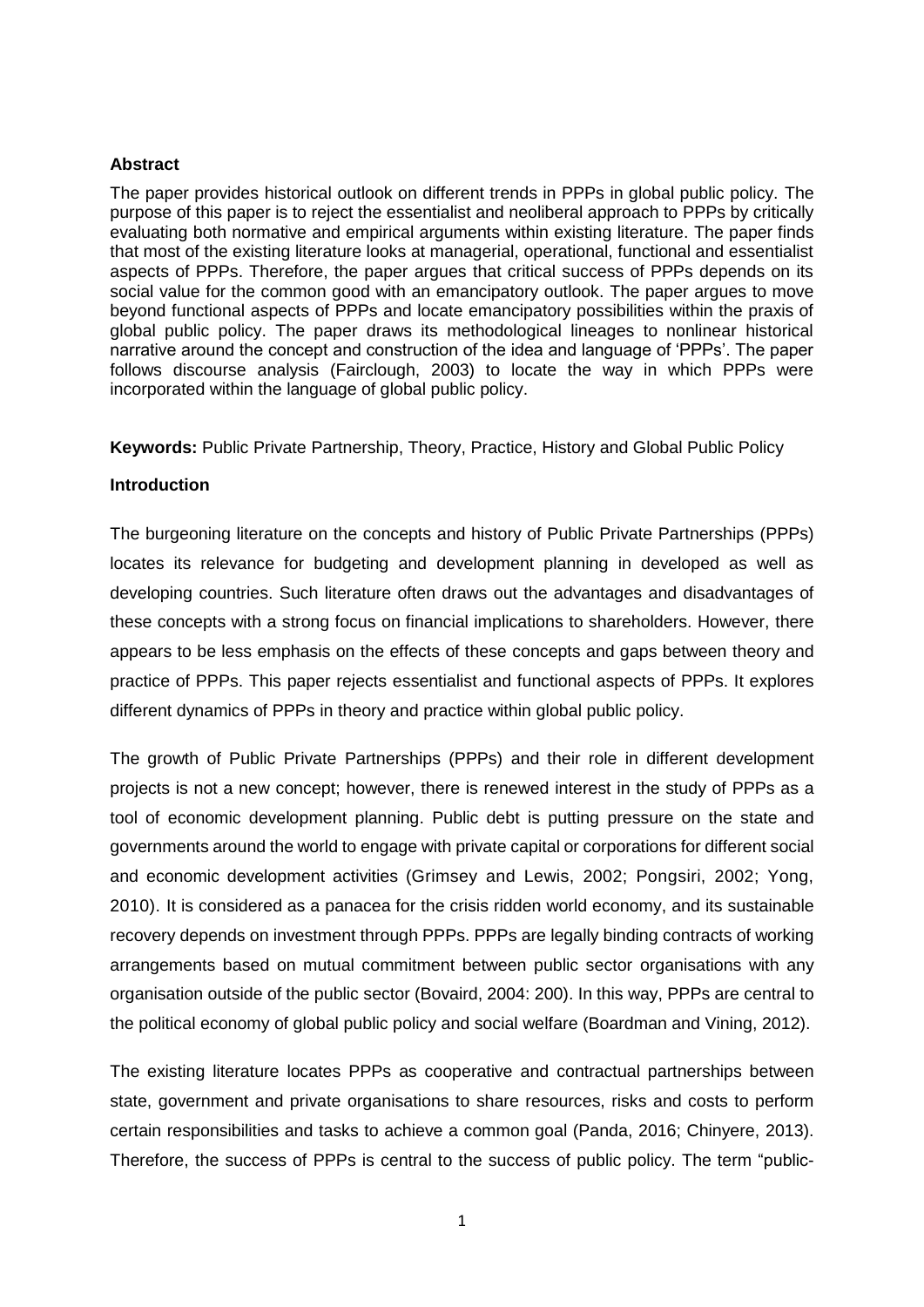private partnership" (PPP) is often defined broadly and ambiguously as a joint venture between a government and a private entity to undertake a traditional public activity together in capital intensive infrastructure development projects (Savas, 2000). Today, PPPs are becoming central to infrastructural development projects all over the world.

Efficiency, performance standards and value for money (VfM) are the three strategic objectives of PPPs in infrastructural development projects (Akintoye *et al.*, 2003; Zhang, 2006). These strategic objectives and visions depend on the "public client's overall strategic plan and mission objectives, private sector's long-term development and payoff strategy, the general public's requirements of quality public facilities and services" (Yuan *et al.*, 2009:257). However, VfM is central to the strategic objective of PPPs (Akintoye *et al.*, 2003; Henjewele *et al.*, 2011). These strategic objectives are said to be achieved by the contractual agreements between the private and public sectors. Such partnerships play a major role in designing, constructing, financing, operating, maintaining, renovating and operating different public delivery systems (Bovaird, 2004). The most important models of PPPs are *Design-Build-Finance* (DBF), *Build-Operate-Transfer* (BOT), and *Design-Build-Finance-Operate-Maintenance* (DBFOM); there are many others (Zhao, 2011).

These contractual arrangements between private and public sectors were fashionable in economic development planning around 60 years ago, but the concept of PPPs has become a contested concept. They are considered to be a method of diluting political control over decision-making from the 'traditional public administration' perspective, and 'new public management' theories consider PPPs as a process of undermining competition between potential providers (*ibid*). They also create a culture of 'vendorism' (Salamon, 1995:103), which is dangerous for the state-citizenship relationship as it minimises the role of the state in the management of everyday life of the state and its citizens.

The language of PPP is 'a loose term' (Stern and Harding 2002:127), designed to hide strategies of the privatisation of public services by weakening the state and its capacity. Savas (2000) argues that "PPPs invite more people and organisations to join the debate". However, PPP is 'just a fashionable word' (Gibelman and Demone, 1983; Bovaird, 1986; Kettner and Martin, 1989). Thus, Teisman and Klijn (2002), Stern and Harding (2002), Linder (1999), and Savas (2000), although writing from different perspectives agree on the broad conceptualisation of PPPs. Bennet and Krebs (1994) define PPPs as a form of cooperation between private and public agencies that work together with an objective of local economic development. Recent literature argues that good governance and social commitments are central to the success of PPPs (Ismail, 2013; Cheung *et al*., 2012).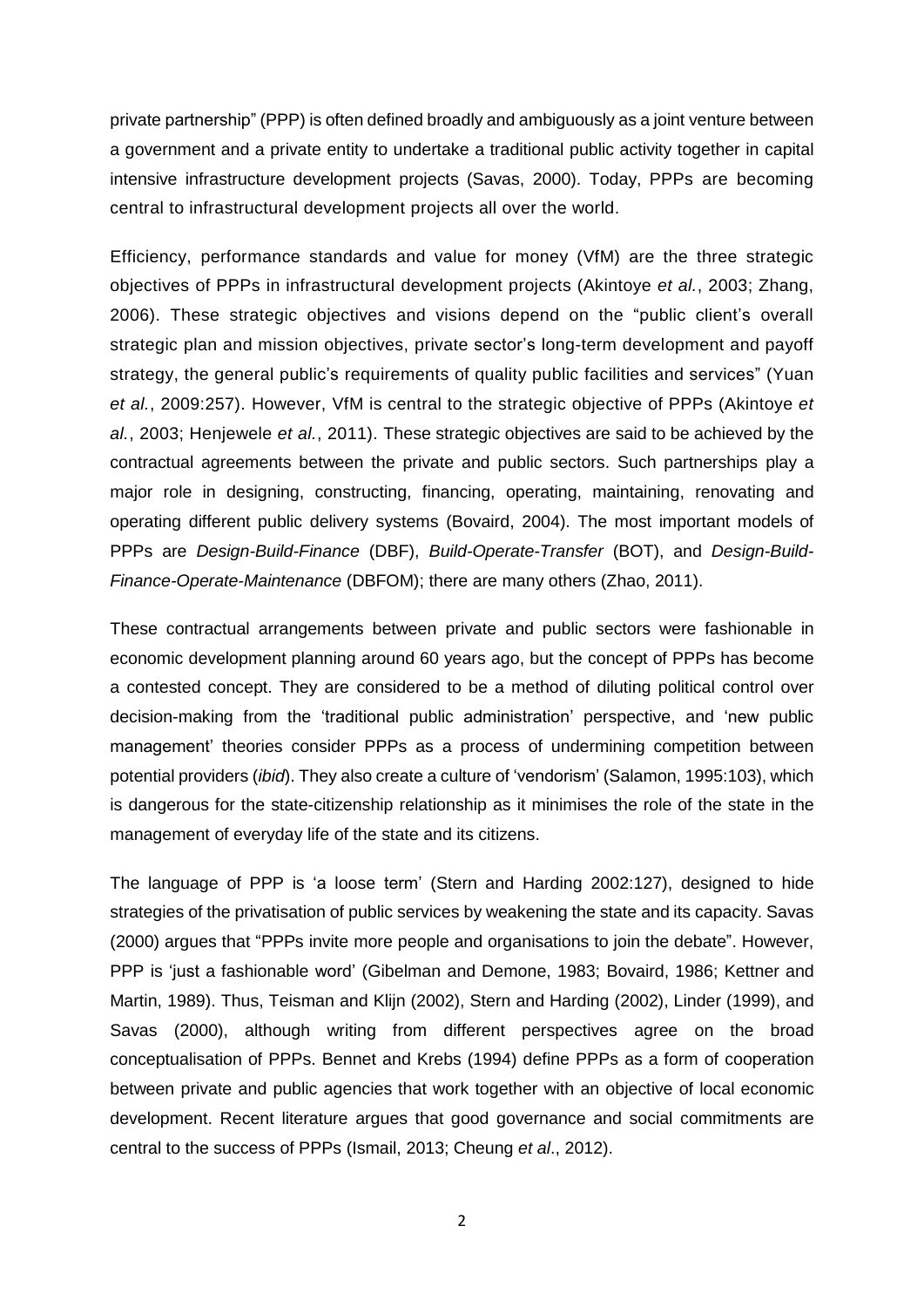In this way, PPPs are "just another catchy piece of terminology that governments would like to promote to keep off the attention of the more mundane contracting for public services arrangements" (Greve, 2003:60). Therefore, there is a call for the establishment of a United Nations PPP Centre to address challenges to PPPs, ensuring a long term flow of finance for investment in sustainable infrastructural development projects. The successes and failures of such international engagement for the expansion of PPP-led investment depends on understanding the history of PPPs and their conceptual linages in economic development planning.

## **History of Public Private Partnerships (PPPs) in Economic Development Planning**

The history of PPPs can be traced back to the Roman Empire. The postal networks and highway systems were developed in the Roman Empire 2,000 years ago in Europe by following the principles of PPPs. The construction of fortified towns and villages in the south-western region of France during the 12<sup>th</sup> and 13<sup>th</sup> centuries was another example of the use of PPPs. The further expansion of public works concession programmes in canal construction, roads, public distribution, and transportation systems was developed with the help of PPPs in France during the 16<sup>th</sup> and 17<sup>th</sup> centuries. The industrialisation and urbanisation of Europe during the 19<sup>th</sup> century witnessed the growth of PPPs in the expansion of expansion of public networks in transport (railways, tramways, metropolitan), water supply and sewerage and energy. PPPs were used as a mechanism of expanding colonial business enterprises during the European colonialism in Asia, Africa and the Americas (Link, 2006). There was a reversal of the PPP trend with the growth of the welfare state in  $20<sup>th</sup>$  century post-war Europe and in post-colonial countries in Asia and Africa, whereas PPPs were growing in the USA during and after the wars. Salamon (1987) described PPPs as the "Third Party Welfare State", where governmental agencies form partnerships and fund private organisations to deliver public services (Oakley, 2006). The origin of 'welfare' in the USA is rooted in a combination of government and private action (Kramer, 1981).

PPPs have developed worldwide with the growth of liberalisation and privatisation of infrastructural development (World Bank, 2009:34-35). Therefore, the universal character of PPPs as experienced today is a product of neoliberal political economy of development planning. The neoliberal policies were promoted to dismantle the welfare state and expand market opportunities for private capital to accumulate profit (Brenner and Theodore, 2002; Kirk, 1980). The 'Washington Consensus' of the 1990s led to the dominance of neoliberalism as the universal ideology of economic policy making and development planning (Srinivasen, 2000; Williamson, 2000). As a result of this, states became an agent of the neoliberal market,

3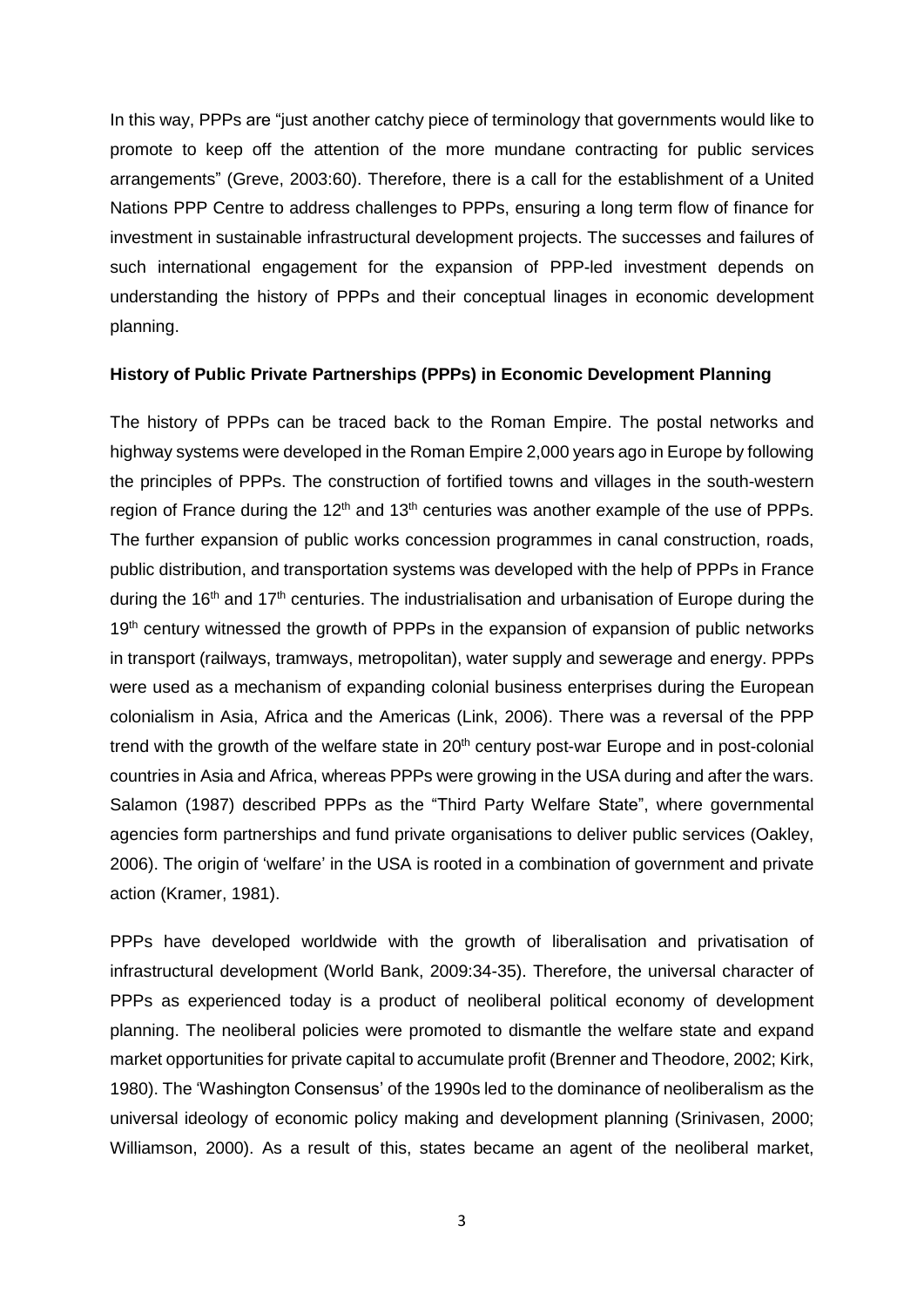promoting the maximum involvement of the private sector in the provision of public services and infrastructure (Allen, 2007; George, 2004; Harvey, 2005; Whitfield, 2006).

The OECD (2008) brings together different states and governments for a market-led democracy. Another report (2005) outlines the practical application of neoliberal theory (OECD, 2005); in the name of efficiency PPPs were reintroduced and received universal character within the neo-liberalisation processes (IPPR, 2001; Osborne, 2000; Payne, 1999; Whitfield, 2001). PPP mechanisms are used by governments all over the world to intensify the neoliberal transformation of society and marketisation of state-led public services (Hodkinson, 2011; Monbiot, 2003).

However, the PPPs also play a major role in policy formulation, planning, design, coordination, implementation, monitoring and policy evaluation to resource mobilisation and management in contemporary development planning (Bovaird, 2004:202). Therefore, the advocates of PPPs argued that PPPs are central to address public infrastructure deficits and gaps within service delivery (European Commission, 2003; Payne, 1999). It was also argued that PPPs would help to expand innovation, increase efficiency, improve public services and promote value for money by higher productivity of labour, capital and other resources (Sparks 1998; Hall and Pfeiffer, 2000; Osborne, 2000; Price Waterhouse Cooper, 2005; Williamson, 2000).

However, the functioning and outcomes of PPPs reveal a worrying trend in terms of their failures, inefficiency in delivery of public services, lack of democratic accountability and poor value for money (Grubnic and Hodges, 2003; Murray, 2006; Pollock *et al*., 2002). It is also argued that PPPs are responsible for the growth of poverty and inequality. Therefore, there is huge opposition to the introduction and expansion of PPPs (Callinicos, 2003; George, 2004; Monbiot, 2000). Profit before people by commercialising public service delivery has become the central motto of PPP programmes. The practices of PPPs reveal that their primary objective is to ensure profit maximisation for adequate returns to private investors at the cost of public services. Operational and other risks of PPPs were also transferred to the state and government to manage (Hearne, 2006, 2009). The origin, growth and historical experiences of PPPs give insights into the theoretical and philosophical lineages of PPPs as a tool of economic development policy and planning.

#### **Theoretical Trends of Public Private Partnerships (PPPs)**

The Smithian philosophy of new public management provides a theoretical and conceptual foundation to PPPs around the 'principal-agent theory' and 'transactions cost analysis' (Halachmi and Boorsma, 1998). The twin approach of 'principal' (state and government) and the 'agent' (private organisations/capital) is a reductionist duality to understand the way PPPs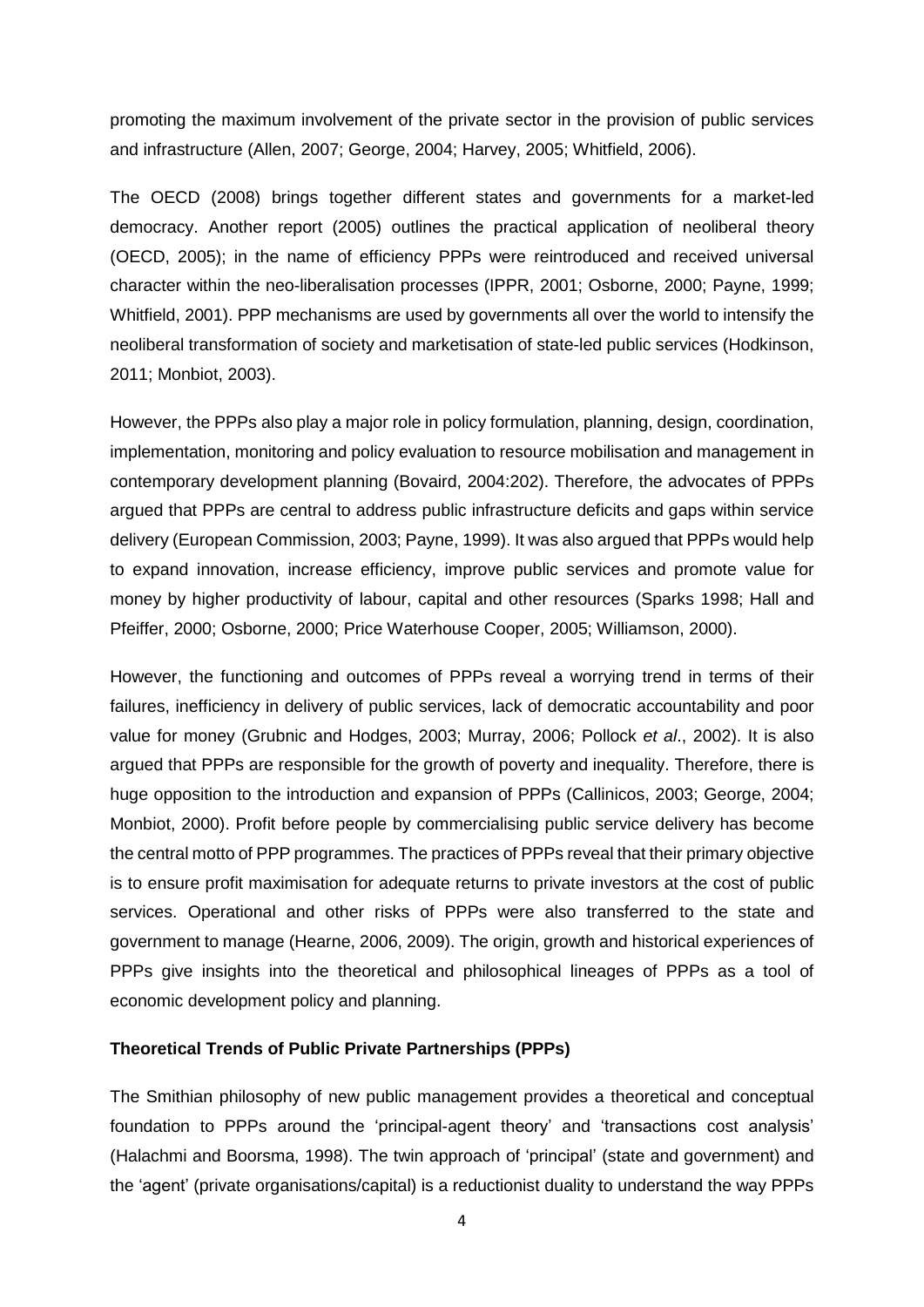work in different environments. Similarly, the 'transaction cost analysis' of PPPs locate the PPP framework within hierarchies of the market and its networks (Williamson, 1975; Walsh, 1995; Ouchi, 1980 and Powell, 1990). It is very difficult to calculate the cost of PPP projects as costs incurred at both the design and operation stages of the projects are non-verifiable (Laffont, 2005; Estache and Wren-Lewis, 2009; Iossa and Martimort, 2012). These two theoretical strands and their economic reasoning is based on efficiency and cost effectiveness of public service delivery. These two theories did not include social, economic, cultural, religious, legal, and political conditions under which contractual obligations of PPPs are carried out within a specific sector or context.

However, the functional and essentialist theorists of PPPs locate the collaboration as a 'cost dumping' and 'benefits raiding' mechanism (Lorange and Roos, 1992; Doz and Hamel, 1998). Such approaches to PPPs create an environment of trust deficit and a culture of accountability loss where PPPs fail to achieve their desired objectives. Therefore, governance theorists argue that PPPs need to conform to the norms of democratic accountability, and decision-making must be shared within partnerships and networks based on transparency (Bovaird *et al*., 2002; Bovaird, 2004; Newman, 2001). The success of PPPs depends on their theoretical approach to 'holistic governance', where partnerships between "organizations will help each other in the recognition of long-term reciprocity or status in the organizational community rather than immediate return" (Goss, 2001:114).

The strategic management literature locates PPPs as a risk reduction strategy of investment with long term returns (Dussauge and Garrette, 1999). Therefore, the Department of Transport (DOT), Government of USA, argued that private sectors should participate more in taking risk and sharing responsibilities (USDOT, 2004:193). The risk of any PPP projects "should be assigned to the partners who can best handle it" (Savas, 2000). In reality, however, the strategies of private corporations always focus on the 'socialisation of risk' and 'privatisation of profit'. It is the state that takes responsibility to socialise risk; it also ensures the privatisation of profit with the help of its contractual and legal obligations. In this way, contemporary PPPs promote the idea of good governance (transparency, accountability, and rule of law) at a theoretical level; however, at the operational level, strategies and legal contracts are hidden under official secrecy laws and not available for scrutiny under a Freedom of Information Act. These challenges are inherent within the neoliberal theories of PPPs all over the world. This is because neoliberal theories promote PPPs as a risk reduction mechanism to maximise profit on a secure and long-term basis, where public service delivery becomes a secondary objective within public policy.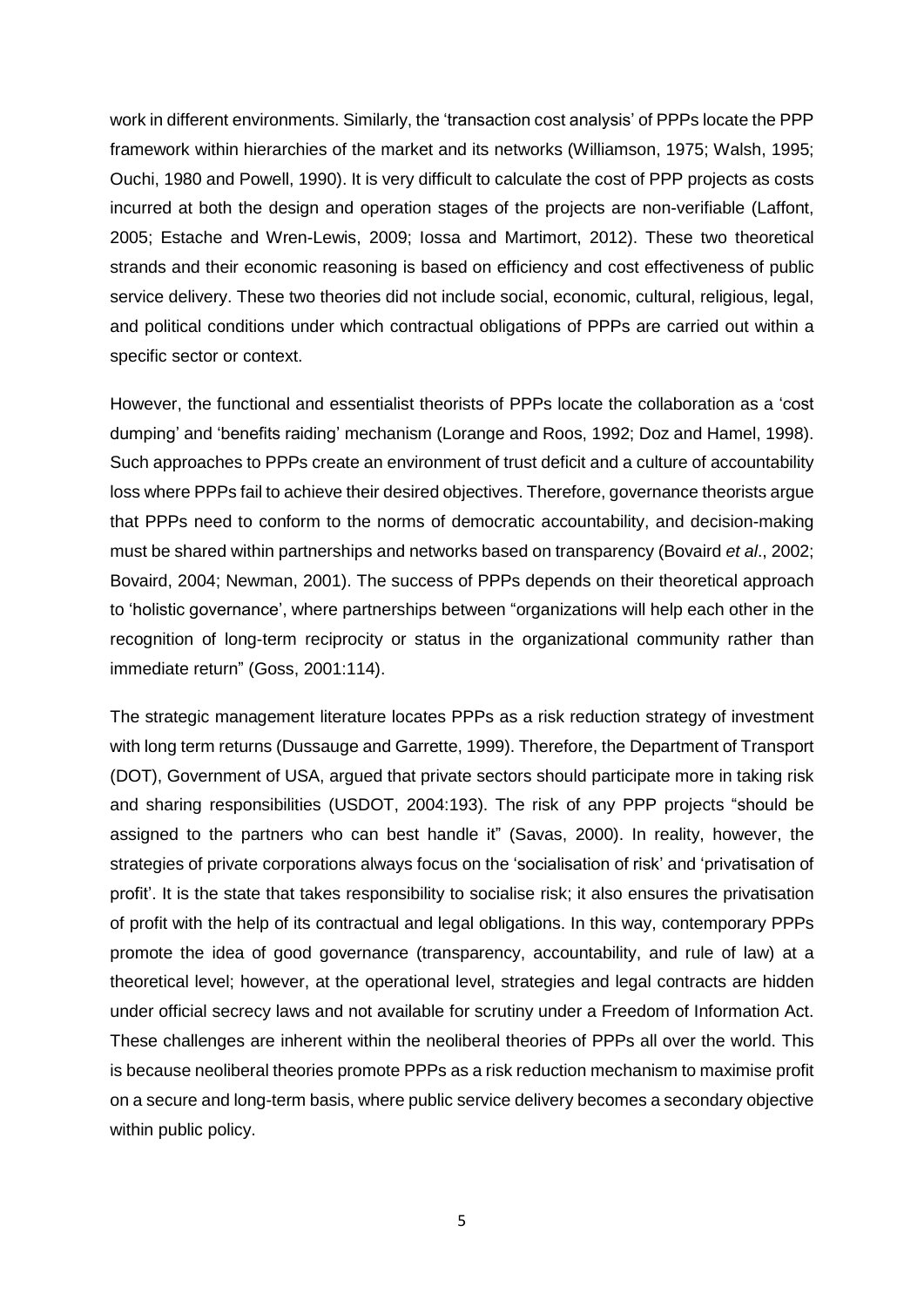However, debates on the success and failure of PPPs (Hodge, 2004; Duffield, 2005; Bult-Spiering and Dewulf, 2008; Regan *et al*., 2011a, b) are reductionist by nature as they have failed to document the ideological foundations of PPPs as a concept. They have also failed to locate whether PPPs can be structured to achieve the goals of public policy (Yong, 2010). The praxis of PPPs has failed to achieve this goal (Liu *et al*., 2014).

## **Conclusions**

The direction of global public policy within the context of PPPs is moving in a direction with two specific objectives. The first objective of PPPs is to privatise, maximise and consolidate profit; the second objective is to socialise risk by developing legal partnerships with the state. Such essentialist trends and functional aspects dominate even the normative literature on PPPs. As a result of this, the effectiveness is measured in terms of performance of PPPs and market logic. Therefore, it is important to have a fresh look at PPPs beyond the cost benefit analysis within the institutionalist framework of state and market. It is necessary to evaluate PPPs by looking at the history of their origin and growth. Its emancipatory contributions in terms of human development and social welfare remain elusive within the literature on PPPs.

Human development and welfare is critical to the success and effectiveness of PPPs. The future and sustainability of PPPs and their performance depend on achieving public policy objectives. Therefore, PPPs need to move away from the strategies of profit maximisation by socialising risk.

## **References**

- Akintoye, A., Hardcastle, C., Beck, M., Chinyio, E. and Asenova, D. (2003): Achieving best value in private finance initiative project procurement, *Construction Management and Economics*, Vol. 21, No. 5, pp.461-470.
- Allen, K. (2007): *The Corporate Takeover of Ireland*, Dublin: Irish Academic Press Ltd.
- Ameyaw, E.E. and Chan, A.P.C. (2016): Critical success factors for public-private partnership in water supply projects, *Facilities*, Vol. 34, Nos 3-4, pp.124-160.
- Bennet, R.J. and Krebs, G. (1994): Local Economic Development Partnerships: An analysis of Policy Networks in EC-LEDA Local Employment Development Strategies, *Regional Studies*, Vol. 28, No. 2, pp.119-140.
- Boardman, A.E. and Vining, A.R. (2012): The political economy of public private partnerships and analysis of their social values, *Annals of public and cooperative economics*, Vol. 83, No. 2, pp.117-141.
- Bovaird, A.G., Löffler, E. and Parrado-Diez, S. (Eds) (2002): *Developing Local Governance Networks in Europe* (Vol. 1). Baden-Baden: Nomos.
- Bovaird, T. (1986): Public and Private Partnerships for Financing Urban Programme, in Rose, E.A. (Ed.) *New Roles for Old Cities*, Gower Press: Aldershot.
- Bovaird, T. (2004): Public–private partnerships: from contested concepts to prevalent practice, *International Review of Administrative Sciences*, Vol. 70, No. 2, pp.199-214.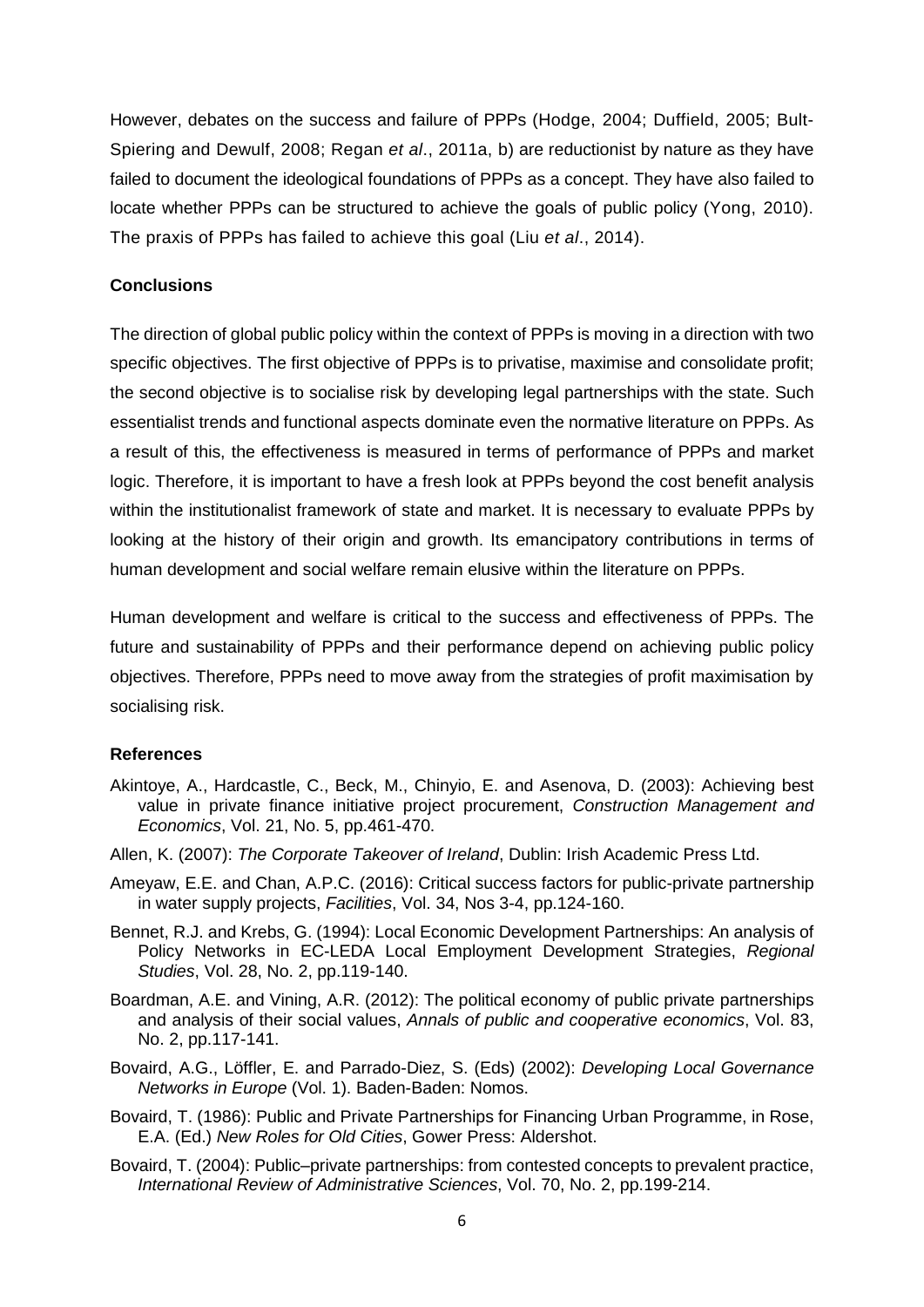- Brenner, N. and Theodore, N. (2002): Cities and the geographies of actually existing neoliberalism, *Antipode*, Vol. 34, No. 3, pp.349-379.
- Bult-Spiering, M. and Dewulf, G. (2008): *Strategic Issues in Public-Private Partnerships: An International Perspective*, John Wiley & Sons.
- Callinicos, A. (2003): *An Anti-Capitalist Manifesto*, London: Polity.
- Cheung, E., Chan, A.P. and Kajewski, S. (2012): Factors contributing to successful public private partnership projects: Comparing Hong Kong with Australia and the United Kingdom, *Journal of Facilities Management*, Vol. 10, No. 1, pp.45-58.
- Chinyere, I.I. (2013): Comprehensive objectives for PPP projects: case of Beijing Olympic stadium, *International Journal of Business and Management*, Vol. 8, No. 9, p.88.
- Doz, Y.L. and Hamel, G. (1998): *Alliance Advantage: the art of creating value through partnering*. Cambridge, MA: Harvard Business School Press.
- Duffield, C.F. (2005): PPPs in Australia, in Ng, T.S. (Ed.): *Public Private Partnership: Opportunities and Challenges*, Centre for Infrastructure and Construction Industry Development, The University of Hong Kong, Pokfulam, pp.5-14.
- Dussauge, P. and Garrette, B. (1999): *Cooperative Strategy: Competing Successfully through Strategic Alliances*. Chichester: John Wiley.
- Estache, A. and Wren-Lewis, B. (2009): Toward a Theory of Regulation for Developing Countries: Following Jean-Jacques Laffont's Lead. Journal of Economic *Literature*, Vol. 47, No. 3, pp.730-771.
- European Commission (2003): *Guidelines for Successful Public Private Partnerships*, [http://ec.europa.eu/regional\\_policy/sources/docgener/guides/ppp\\_en.pdf](http://ec.europa.eu/regional_policy/sources/docgener/guides/ppp_en.pdf) (accessed on 11/06/2017).
- Fairclough, N. (2003): *Analysing Discourse: Textual Analysis for Social Research*, Routledge, London.
- George, S. (2004): *Another World is Possible If--*, London: Verso.
- Gibelman, M. and Demone, H. (1983): Purchase of Service Forging Public–Private Partnerships in the Human Services, *Urban and Social Change Review*, Vol. 16, No. 1, pp.21-60.
- Goss, S. (2001): *Making Local Governance Work: Networks, Relationships and the Management of Change*. Houndmills, UK: Palgrave.
- Greve, C. (2003): Public-Private Partnerships in Scandinavia, *International Public Management Review*, Vol. 4, No. 2, pp.59-69.
- Grimsey, D. and Lewis, M.K. (2002): Evaluating the risks of public private partnerships for infrastructure projects, *International Journal of Project Management*, Vol. 20, No. 2, pp.197-118.
- Grubnic, S. and Hodges, R. (2003): Information, Trust and the Private Finance Initiative in Social Housing, *Public Money and Management*, Vol. 23, No. 3, pp.177-184.
- Halachmi, A. and Boorsma, P. (Eds) (1998): *Inter and Intra Government Arrangements for Productivity: A Principal–Agent Approach.* Dordrecht: Kluwer.
- Hall, P. and Pfeiffer, U. (2000): *Urban Future 21– A Global Agenda for 21st Century Cities,* The Federal Ministry of Transport; Building and Housing of the Republic of Germany.

Harvey, D. (2005): *A Brief History of Neo-liberalism*, London: Oxford.

Hearne, R. (2006): Neo-liberalism, Public Services and PPPs in Ireland, *Progress in Irish Urban Studies*, Vol. 2, pp.1-14.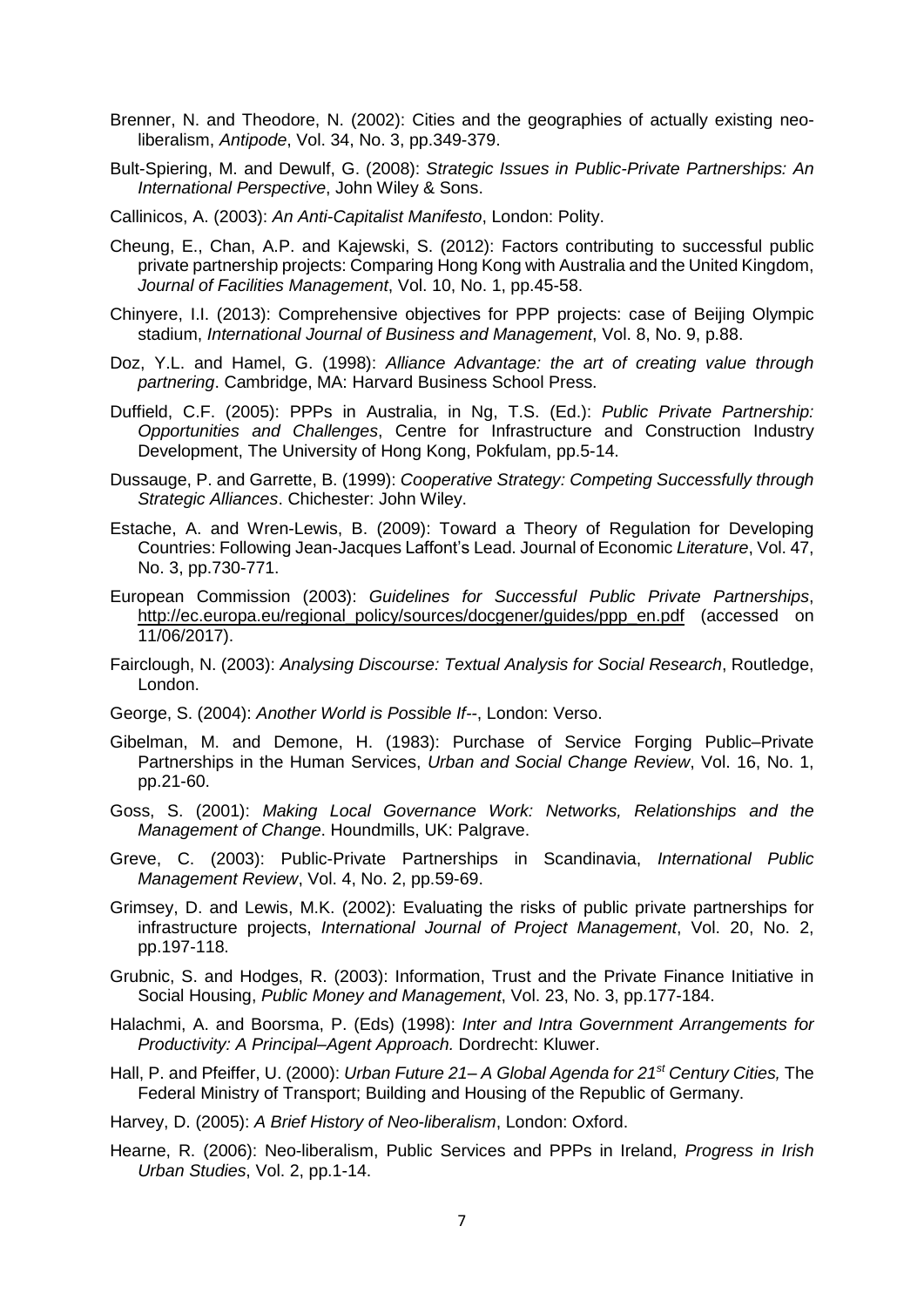- Hearne, R. (2009): *Origins, Development and Outcomes of Public Private Partnerships in Ireland: The Case of PPPs in Social Housing Regeneration*, Poverty Research Initiative, Working Paper Series 09/07, Combat Poverty Agency, Dublin.
- Henjewele, C., Sun, M. and Fewings, P. (2011): Critical parameters influencing value for money variations in PFI projects in the healthcare and transport sectors, *Construction Management and Economics*, Vol. 29, No. 8, pp.825-839.
- Hodge, G.A. (2004): The risky business of public-private partnerships, *Australian Journal of Public Administration*, Vol. 63, No. 4, pp.37-49.
- Hodkinson, S. (2011): Regenerating council estates within a neoliberal straitjacket: the Private Finance Initiative in Little London, Leeds (UK). *Antipode*, Vol. 43, No. 2, pp.358-383.
- Iossa, E. and Martimort, D. (2012): Risk allocation and the costs and benefits of public–private partnerships, *RAND Journal of Economics,* Vol. 43, No. 3, pp. 442-474.
- IPPR (2001): *Building Better Partnerships: The Final Report of the Commission on Public Private Partnerships*, London: IPPR.
- Ismail, S. (2013): Critical success factors in public private partnership (PPP) implementation in Malaysia, *Asia-Pacific Journal of Business Administration*, Vol. 5, No. 1, pp.6-19.
- Kettner, P. and Martin, L. (1989): Making Decisions about Purchase of Service Contracting, in Demone, H. and Gibelone, M. (Eds): *Services for Sale: Purchasing Health and Human Services*, Rutgers University Press: Newark, NJ.
- Kirk, G. (1980): *Urban Planning in a Capitalist Society*, London: Croom Helm.
- Kramer, R.M. (1981): *Voluntary Agencies in the Welfare State*. Berkeley, CA: University of California Press.
- Laffont, J.J. (2005): *Regulation and Development*. Cambridge: Cambridge University Press.
- Linder, S.H. (1999): Coming to Terms with the Public-Private Partnership: A Grammar of Multiple Meanings, *The American Behavioral Scientist*, Vol. 43, No. 1, pp.35-51.
- Link, A.N. (2006): *Public/Private Partnerships; Innovation, Strategies and Policy Alternatives*, Springer, USA.
- Liu, J., Love, P.E.D, Smith, J., Regan, M. and Sutrisna, M. (2014): Public-Private Partnerships: a review of theory and practice of performance measurement, *International Journal of Productivity and Performance Management*, Vol. 63, No. 4, pp.499-512.
- Lorange, P. and Roos, J. (1992): *Strategic Alliances: Formation, Implementation and Evolution*. Oxford: Blackwell.
- Monbiot, G. (2000): *Captive State: The Corporate Takeover of Britain*, London: MacMillan.
- Monbiot, G. (2003): *The Age of Consent: A Manifesto for a New World Order*, London: Flamingo.
- Murray, S. (2006): *Value for Money? Cautionary Lessons About P3s From British Columbia*, Ontario: Canadian Centre for Policy Alternatives.
- Newman, J. (2001): *Modernising Governance: New Labour, Policy and Society*. London: Sage.
- Oakley, D. (2006): The American Welfare State Decoded: Uncovering the Neglected History of Public-Private Partnerships; A Case Study of Homeless and Relief Services in New York City: 1920s and 1990s, *City & Community*, Vol. 5, No. 3, pp.243-267. September, American Sociological Association, Washington.
- OECD (2005): *Growth in Services*, London: OECD.
- OECD (2008): *Towards an Integrated Public Service*, Ireland; OECD.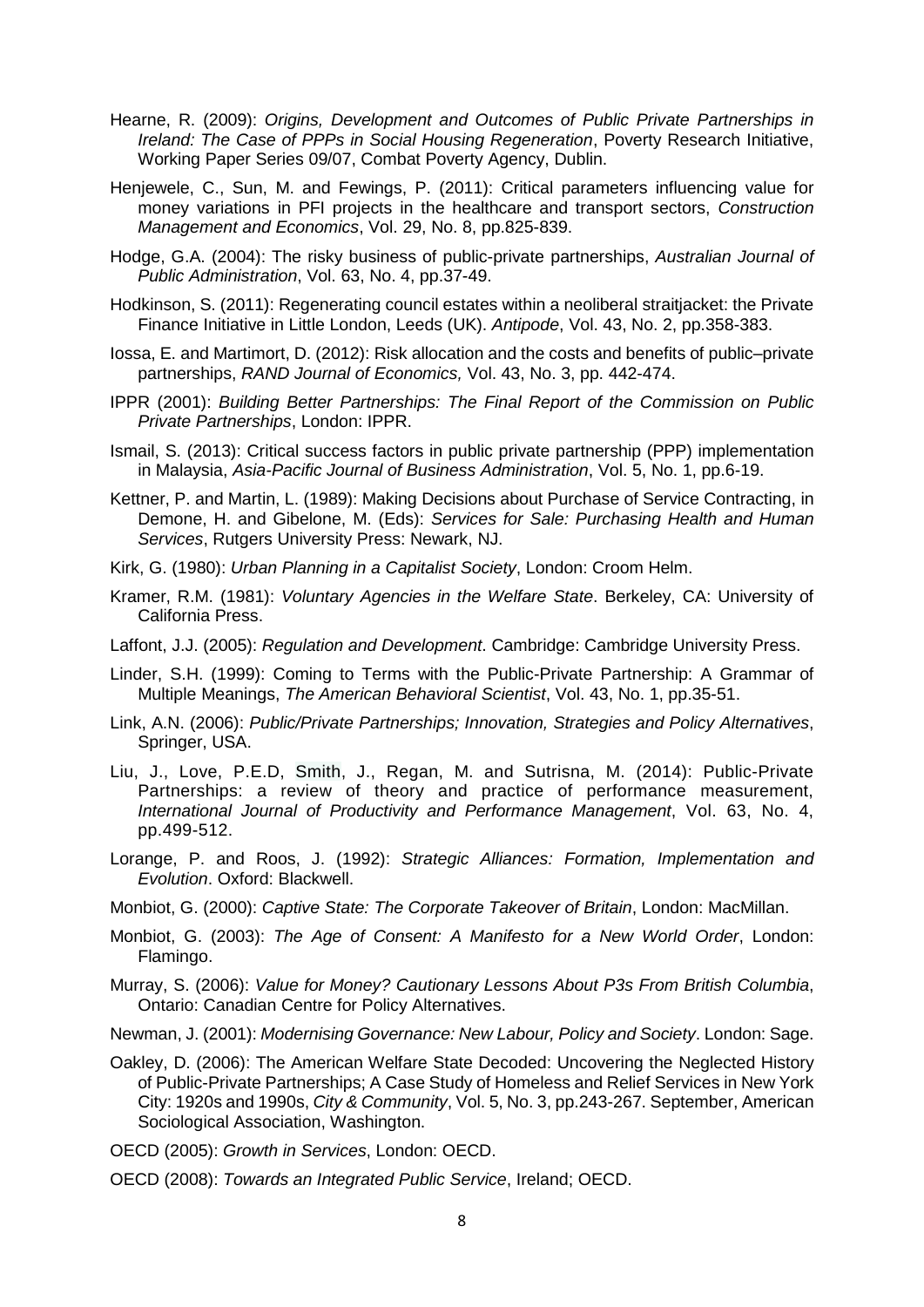Osborne, S.P. (Ed.) (2000): *Public-Private Partnerships*, London: Routledge.

- Ouchi, W.G. (1980): Markets, Bureaucracies and Clans, *Administrative Science Quarterly*, Vol. 25, pp.129-41.
- Panda, D.K. (2016): Public private partnerships and value creation: the role of relationship dynamics, *International Journal of Organizational Analysis*, Vol. 24, No. 1, pp.162-183.
- Payne, G. (Ed.) (1999): *Making Common Ground: Public Private Partnerships in Land for Housing*, London: Intermediate Technology Publications.
- Pollock, A., Shaoul, J. and Vickers, N. (2002): Private Finance and Value for Money in NHS Hospitals: a Policy in Search of a Rationale? *British Medical Journal*, Vol. 324, No. 7347, pp.1205-1209.
- Pongsiri, N. (2002): Regulations and public-private partnerships, *International Journal of Public Sector Management*, Vol. 15, No. 6, pp.487-495.
- Powell, W.W. (1990): Neither Market Nor Hierarchy: Network Forms of Organization, *Research in Organizational Behaviour*, Vol. 12, pp.295-336.
- Price Waterhouse Cooper (2005): *Delivering the PPP Promise: A Review of PPP Issues and Activity*, London: Price Waterhouse Cooper.
- Regan, M., Smith, J. and Love, P.E. (2011a): Impact of the capital market collapse on public-private partnership infrastructure projects, *Journal of Construction Engineering and Management*, Vol. 137, No. 6, pp.6-16.
- Regan, M., Smith, J. and Love, P.E. (2011b): Infrastructure procurement: learning from private-public experiences down under, *Environment and Planning C: Government and Policy*, Vol. 29, No. 2, pp.363-378.
- Salamon, L.M. (1987): Of Market Failure, Voluntary Failure, and Third-Party Government: Toward a Theory of Government-Nonprofit Relations in the Modern Welfare State, *Journal of voluntary action research*, Vol. 16, Nos 1-2, pp.29-49.
- Salamon, L.M. (1995): *Partners in Public Service: Government–Non-profit Relations in the Modern Welfare State*, Baltimore, MD: Johns Hopkins University Press.
- Savas, E.S. (2000): *Privatization and public-private partnerships*. London: Chatham House Publishers.
- Sparks, F.G. (1998): *A Report Submitted to the Inter Departmental Group in Relation to Public Private Partnerships,* Dublin.
- Srinivasen, T.N. (2000): The Washington Consensus a Decade Later: Ideology and the Art and Science of Policy Advice, *The World Bank Research Observer*, Vol. 15, No. 2, pp.265- 270.
- Stern, S. and Harding, D. (2002): Profits and Perils of Public Private Partnerships, Euromoney, in Hodge, G.A. and Greve, C. (Eds): *The Challenges of Public Private Partnerships-Learning from International Experience*, Edward Elgar Publishing Limited: UK, pp.95-116.
- Teisman, G. and Klijn, E.H. (2002): Partnership Agreements: Governmental Rhetoric or Governance Scheme?, *Public Administration Review*, Vol. 62, No. 2, pp.197- 205.
- US Department of Transportation (USDOT) (2004): *Report to congress on public private partnerships*, Washington, D.C.
- Walsh, K. (1995): *Public Services and Market Mechanisms: Competition, Contracting and the New Public Management*. Houndmills, UK: Macmillan.
- Whitfield, D. (2001): *Public Services or Corporate Welfare*, London: Pluto Press.
- Whitfield, D. (2006): *New Labour's Attack on Public Services*, London: Russell Press.